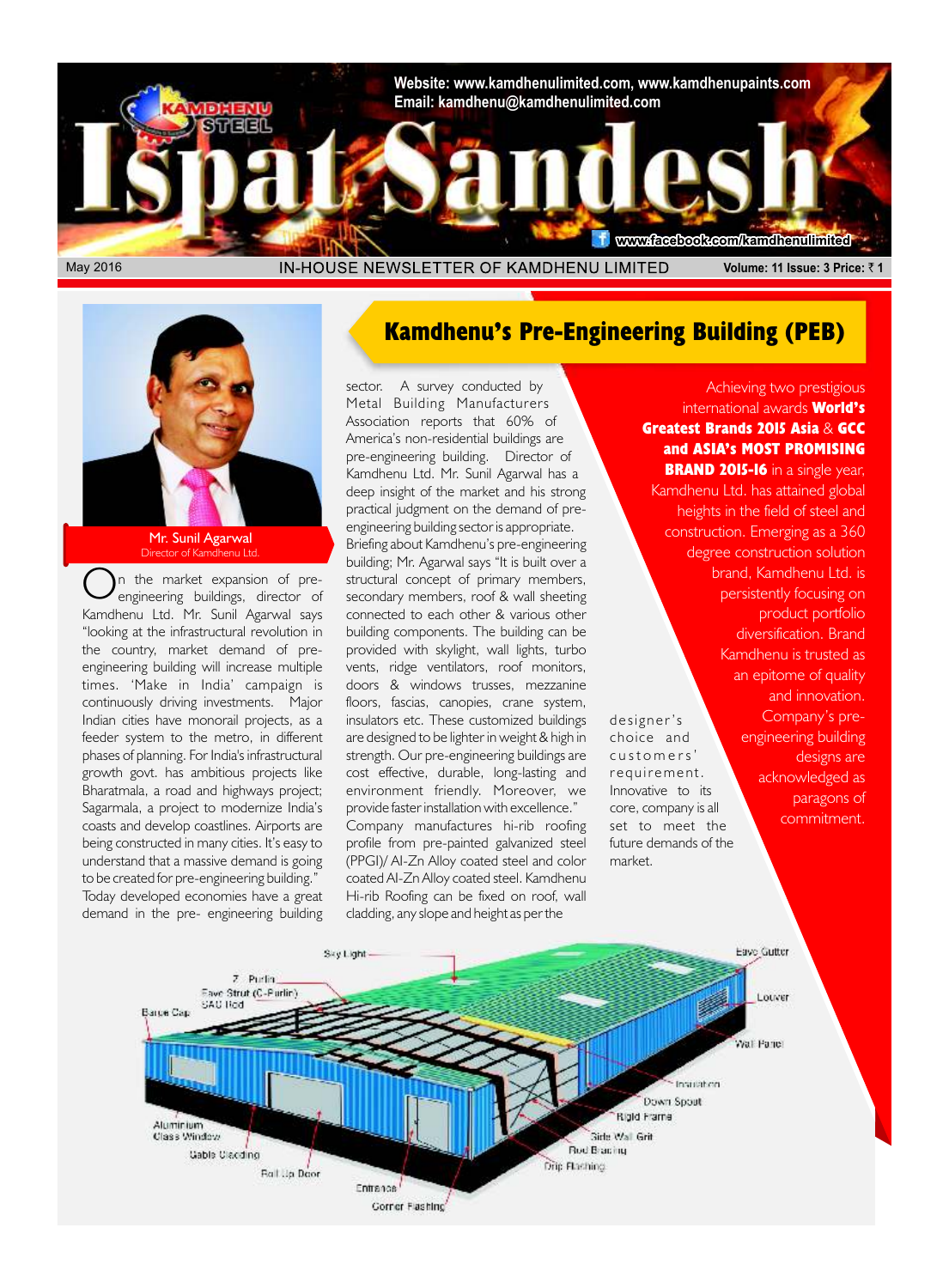### **STRENGTHENING RELATIONS WITH MASONS, ARCHITECTS AND ENGINEERS IN RAJASTHAN**

Kamdhenu has always treated its various associates as its extended business family members and never lost an opportunity to share a common platform with them. Taking this tradition forward, one Mason Meet and two Architect and Engineer Meets were organized in the month of May in the state of Rajasthan. These meets gave Kamdhenu and its various associates an opportunity to interact with each other, discuss current and new business prospects and strengthen their relationship.

*The mason meet was held in Khairtal, Alwar, Rajasthan on 11th May, 2016 with the support of our dealer Mr. Manoj Kumar Madan Lal. M/s Garg Steel was the distributor to also grace the occasion. Mr. Raja Ram (contractor) was the chief guest of the event which was attended by many masons along*  with Mr. Manish Soni (Sr. Marketing Officer) and Mr. Vishal *Saxena (Executive Marketing). The chief guest appreciated Kamdhenu's efforts to hold these meets regularly which gave masons a chance to interact with the company representatives and seek the information that is not readily available anywhere else.* 





*The first architect and engineer meet was held in Jhunjhunu,* 

*Rajasthan on 27th April 2016 in association with Surya Trading Co. and the distributor was M/s Garg Steel. Mr. Deepak (quality-in-charge, Jaipur) was the chief guest honouring the occasion with his presence. The event was also attended by Mr. Amit Kalra (Sales and Marketing Manager), Mr. Manish Soni (Sr. Marketing Officer), Mr. Vishal Saxena (Executive Marketing), Mr. Honey Gopaliya (Executive Marketing), Mr. Deepak Bansal (Marketing Officer) and Mr. Jitendra Kumar (Marketing Officer). During the event all architects and engineers exchanged their thoughts and ideas with each other and put forward their views to make things and processes better. The event concluded successfully with many positive outcomes.* 



*The second architect and engineer meet was held in Hanumangarh Town, Rajasthan on 7th May 2016 with the support of Shankar Mittal and Co. The distributor on the occasion was M/s Siddhi Vinayak Enterprises. Mr. Jarnail Singh (architect) graced the event with his esteemed presence as the chief guest. Apart from architects and engineers, the meet was attended by Mr. Ashish Chittlangia (Distributor), Mr. Amit Kalra (Sales and Marketing Manager), Mr. Mukesh Sharma (Sr. Marketing Officer), Mr. Vishal Saxena (Executive Marketing), Mr. Prakhar Sharma (Executive Marketing) and Mr. Deepak Bansal (Marketing Officer). The meet gave all the architects and engineers a chance to get to know each other better while discussing the important aspects of their work. The chief guest also interacted with them individually and appreciated their*  inputs on various topics. The meet ended on a high and produced overwhelming *results.* 



*All the three meets proved highly effective and motivating for all participating parties and paved the way for future dealings and prospects in the markets of Rajasthan.*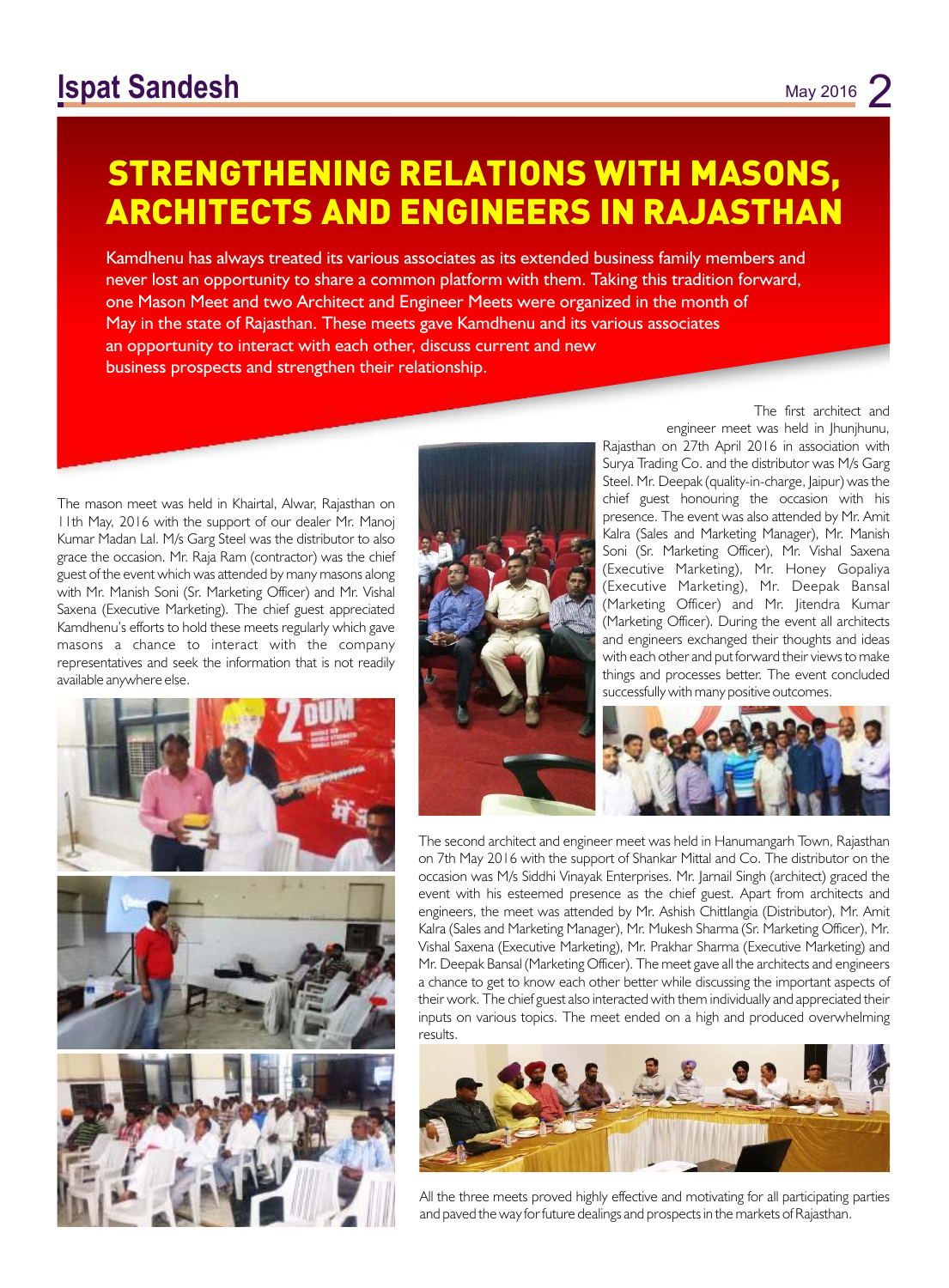### **Ispat Sandesh** May 2016 3

## **Kamdhenu acquires its Structure Steel order from Nepal**

*Owing to its excellent product quality and high client satisfaction, Kamdhenu Limited recently bagged its first Structure Steel order from Nepal based M/s Kamala Rolling Mills Pvt. Ltd. to supply 175 MT of material. After a few rounds of discussions and client visits, the deal was finalized in the presence of Mr. Shankar Lal Agrawal, Mr. Ritesh Kumar Agrawal and Mr. Rakesh Agrawal. While Mr. Prashant Singh, Mr. Susanta Majumder and Mr. Bapi Biswas were present as the representatives of Kamdhenu's marketing team.* 

*This deal is an embodiment of the trust that people have in Kamdhenu Limited and goes to show that good product quality can take you places. The deal will prove to be a stepping stone for Kamdhenu Limited to expand its presence in other countries in the times to come. Mr. Ritesh Kumar Agrawal, Director Ritesh Tradeffin Limited, authorised Kamdhenu Structure Steel manufacturer under user licence agreement, shared his views on this development and said, "This deal is the start of a new chapter in the rich history of Kamdhenu and will become a benchmark of success to help us take our footprints across international borders."*



# **Mason meet organized in Ghaziabad**

*One of the front runner companies in construction sector in India, Kamdhenu Limited is trusted for the superior quality of its products across the country. Company organizes Consumer Awareness Programmes on regular intervals in different states, with the objective to increase the awareness level about the Kamdhenu products among the persons connected to construction field. Since Kamdhenu Limited believes in keeping all its associates, partners and vendors up to date, a mason meet was organized on 2nd May 2016 in Ghaziabad, Uttar Pradesh with the support of its three local dealers. A total of 70 masons from Ghaziabad and*  its nearby areas attended the meet and actively participated in all of its the attendees and inspired them to perform better using Kamdhenu *ongoing processes. Mr. Rajinder Garg, Distributor and Mr. Sushil products. Thereafter, a question and answer session was also held in Bhardwaj, AGM, Kamdhenu Limited played the role of the host during the which the masons raised their queries, put forward their viewpoints and entire event and communicated with the masons on various topics. They gave their feedback on the different aspects of Kamdhenu Steel product*  took the masons through a complete presentation on Kamdhenu line. After the meet was over the masons looked very happy and satisfied *Limited's products and their qualitative aspects. Their words motivated all* and the event proved to be a success.